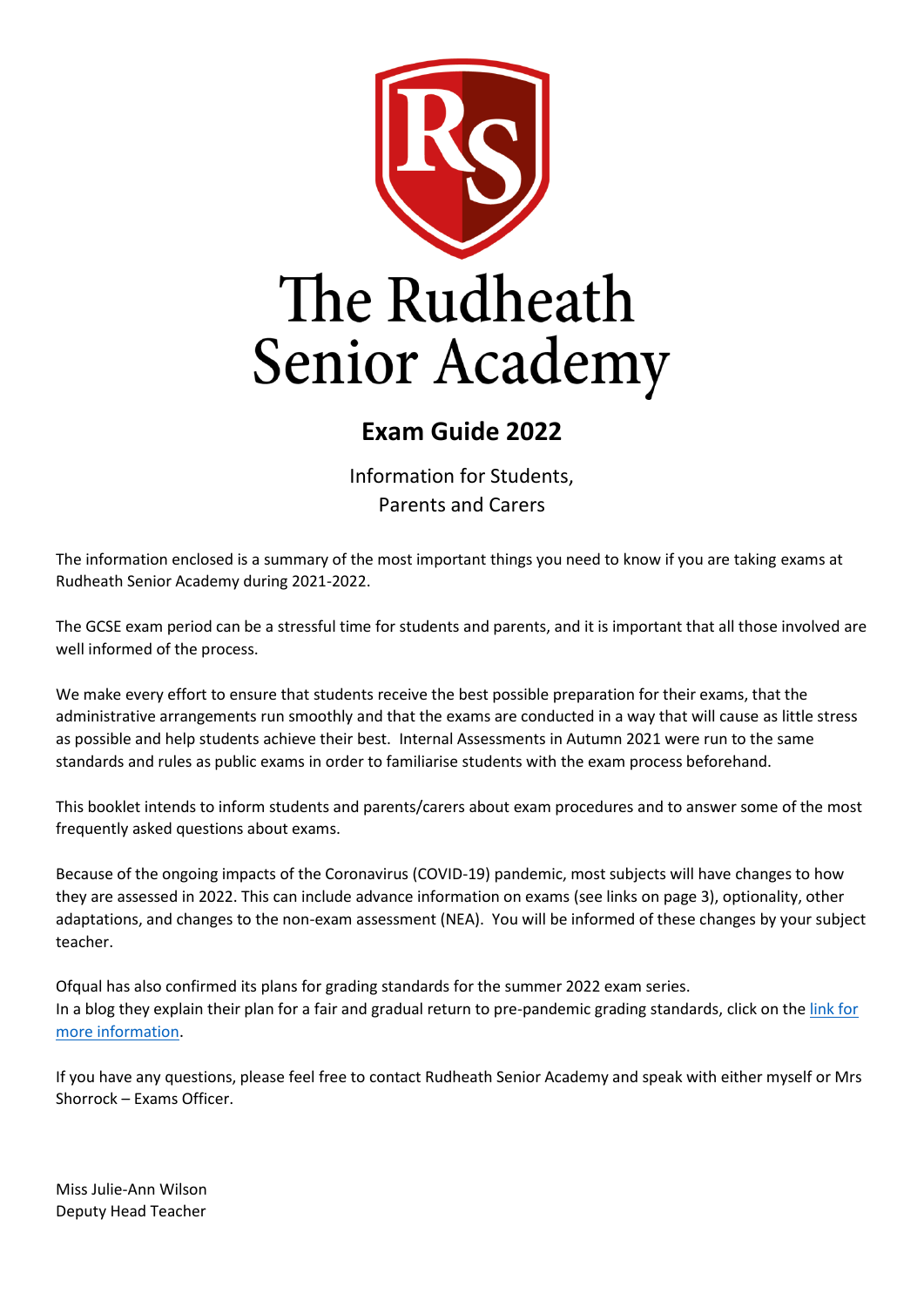Please read the following formal notices which are required by regulation to be given to each candidate:

- [Information for candidates](https://www.jcq.org.uk/wp-content/uploads/2021/08/IFC-Coursework_Assessments_2021_v4.pdf)  coursework 2021-2022
- Information for candidates [non examination assessments 2021-2022](https://www.jcq.org.uk/wp-content/uploads/2021/08/IFC-NE_Assessments_2021_v4.pdf)
- [Information for candidates](https://www.jcq.org.uk/wp-content/uploads/2021/08/IFC-On-Screen_Examinations_2021_v3.pdf)  on screen tests 2021-2022
- [Information for candidates](https://www.jcq.org.uk/wp-content/uploads/2021/08/IFC-Written_Examinations_2021_v5.pdf)  written exams 2021-2022
- [Information for Candidates](https://www.jcq.org.uk/wp-content/uploads/2021/09/Information-for-candidates-Privacy-Notice_21-22.pdf)  Privacy Notice 2021-2022
- [Information for Candidates](https://www.jcq.org.uk/wp-content/uploads/2021/09/Social-Media-Information-for-Candidates_Final.pdf)  social media

## **Before the Exam**

#### **Who is responsible for exams at Rudheath Senior Academy?**

The Deputy Head Teacher – Curriculum is responsible for administering all public exam arrangements and for overseeing of students during their exams, under the direct authority of the Headteacher.

The Exams Officer is responsible for administering all internal and external exam arrangements.

A team of external invigilators who are trained to conduct examinations are also present, facilitating arrangements. Students are expected to behave in a respectful manner towards the invigilators and always follow their instructions.

#### **What is a Non-Examination Assessment?**

Some subjects have an element of non-examination assessments (NEAs) which contribute towards their overall award. NEAs are marked, assessed, and sent to Exam Board prior to written exams taking place.

#### **When will exams be taking place?**

Written exams for the Summer Exam series will be taking place in May and June 2022. You will be notified of any Oral and practical exams taking place before the written exams start. The final day students should be available to sit an exam is Wednesday 29<sup>th</sup> June (Exam Contingency Day).

#### **What information will I receive about my exam entries?**

All students will receive a timetable from school in March indicating the subjects they are being entered for and the levels of entry. **Please check your timetable carefully as the details included on it will appear on your exam certificates.** Pay particular attention to the spelling of your name, your date of birth and that you are entered for the correct subjects and where applicable the correct Tier/level. Please report any concerns to the Exams Office immediately.

#### **Exam regulations**

JCQ and the Awarding Bodies set exam regulations. Failure to comply to these regulations may lead to you being disqualified from an exam or in extreme circumstances all your exams. A copy of the 'Notice to Candidates' is issued by all Examining Boards and is available in this booklet. Please ensure you read the instructions.

Separate Awarding bodies run the public exams. Whilst each one has its own administrative and documenting process, they all run to the same standard.

#### **What is my Candidate number?**

Each student has a four-digit candidate (exam number). The Exams officer will provide you with your personal details required to complete each exam form. This will also contain your candidate number.

#### **Exam Access Arrangements**

Special provision can be arranged for candidates who have some specific needs, which may affect their performance. Students eligible for access arrangements have been identified and notified by the school SENCO.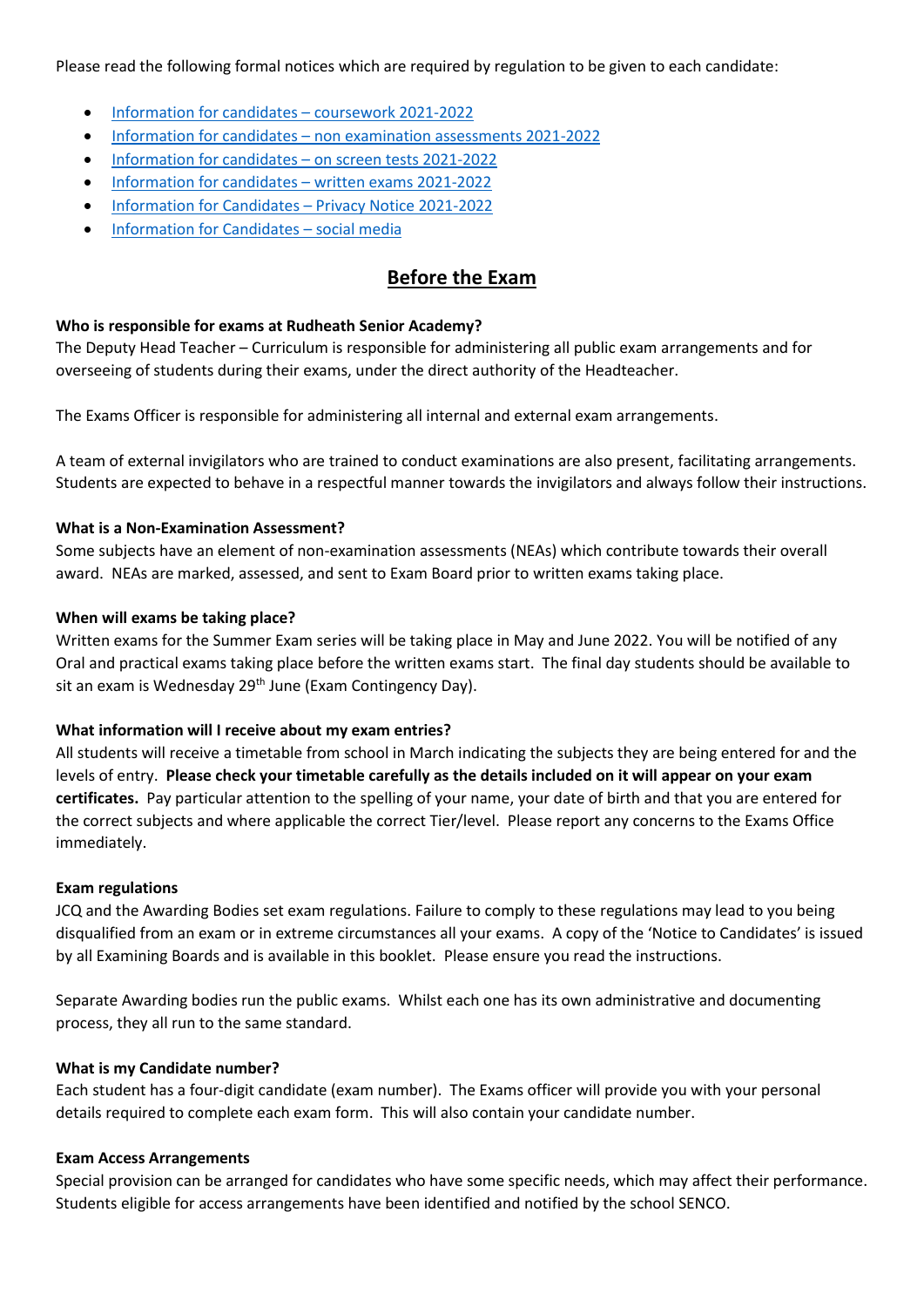A full list of GCSE and non GCSE specification codes and the Exam Board are listed below. Please click on the links for subject specifications and Advance Information.

| <b>Subject</b>                                | <b>Exam Board/Specification</b> | <b>Advance information</b>     |  |
|-----------------------------------------------|---------------------------------|--------------------------------|--|
| Art                                           | AQA - 8201                      |                                |  |
| <b>Business Studies</b>                       | Pearson - 1BS0                  | <b>Business - Summer 2022</b>  |  |
| <b>Biology</b>                                | AQA - 8461                      | Biology - Summer 2022          |  |
| Chemistry                                     | AQA - 8462                      | Chemistry - Summer 2022        |  |
| <b>Combined Science</b>                       | AQA - 8464                      | Combined Science - Summer 2022 |  |
| <b>Construction and the Build Environment</b> | Pearson - BPDX5                 |                                |  |
| <b>Digital Information Technology</b>         | Pearson - CGCM5                 |                                |  |
| <b>Drama</b>                                  | Edugas - C690QS                 | Drama - Summer 2022            |  |
| <b>English Language</b>                       | AQA - 8700                      | English Language - Summer 2022 |  |
| <b>English Literature</b>                     | AQA - 8702                      |                                |  |
| <b>Food Preparation &amp; Nutrition</b>       | AQA - 8585                      | Food Technology - Summer 2022  |  |
| Geography                                     | AQA - 8035                      |                                |  |
| <b>Heath &amp; Social Care</b>                | Pearson - YPC09                 |                                |  |
| <b>History</b>                                | Pearson - 1HIAAW                |                                |  |
| <b>Maths</b>                                  | $AQA - 8300$                    | Maths - Summer 2022            |  |
| <b>Music</b>                                  | Edugas - C660QS                 | Music - Summer 2022            |  |
| <b>Performing Arts</b>                        | Pearson - CGCM6                 |                                |  |
| <b>Physics</b>                                | AQA - 8463                      | Physics - Summer 2022          |  |
| Portuguese                                    | Pearson - 1PG0                  | Portuguese - Summer 2022       |  |
| Spanish                                       | AQA - 8698                      | Spanish - Summer 2022          |  |
| Sport                                         | Pearson - BPDX4                 |                                |  |

#### **Examinations will normally begin at 9:00am in the morning and 1:00pm in the afternoon.**

Please arrive promptly and wait outside the door ready to enter the room ten minutes before the start of the exam. Please make the appropriate transport arrangements to ensure that you are in school on time to start the examination at the right time. If you are late, telephone the school reception on 01606 42515. You should still come into school as soon as possible and start the examination late. You are not allowed to sit the examination if you arrive 1 hour after an examination has started, or for papers of less than one hour if you arrive once the paper has been completed.

#### **Where will the exams be held?**

The main location for written papers is the Exhibition Hall. Candidates will be advised of venues in advance if other rooms are used.

#### **Absence during Exams**

If you are unwell and cannot attend school contact the main reception on 01606 42515 at 8am or as early as possible on the day of your exam so we can help or advise you. Only in exceptional circumstances are candidates allowed special consideration. It is essential that medical evidence is obtained for an application to be made and is at the Awarding Bodies discretion.

#### **Parents and candidates are reminded that the school will require payment of entry fees should a candidate fail to attend an exam without good reason and without informing the school.**

#### **Special Arrangements**

These are applied for when it is known that a student has a particular issue or difficulty just before or during the exams. For example, a student breaks their wrist prior to their exams, arrangements will be put in place to enable the student to complete their exams wherever possible. Please inform the Exams Officer as soon as possible to allow time to make any arrangements necessary.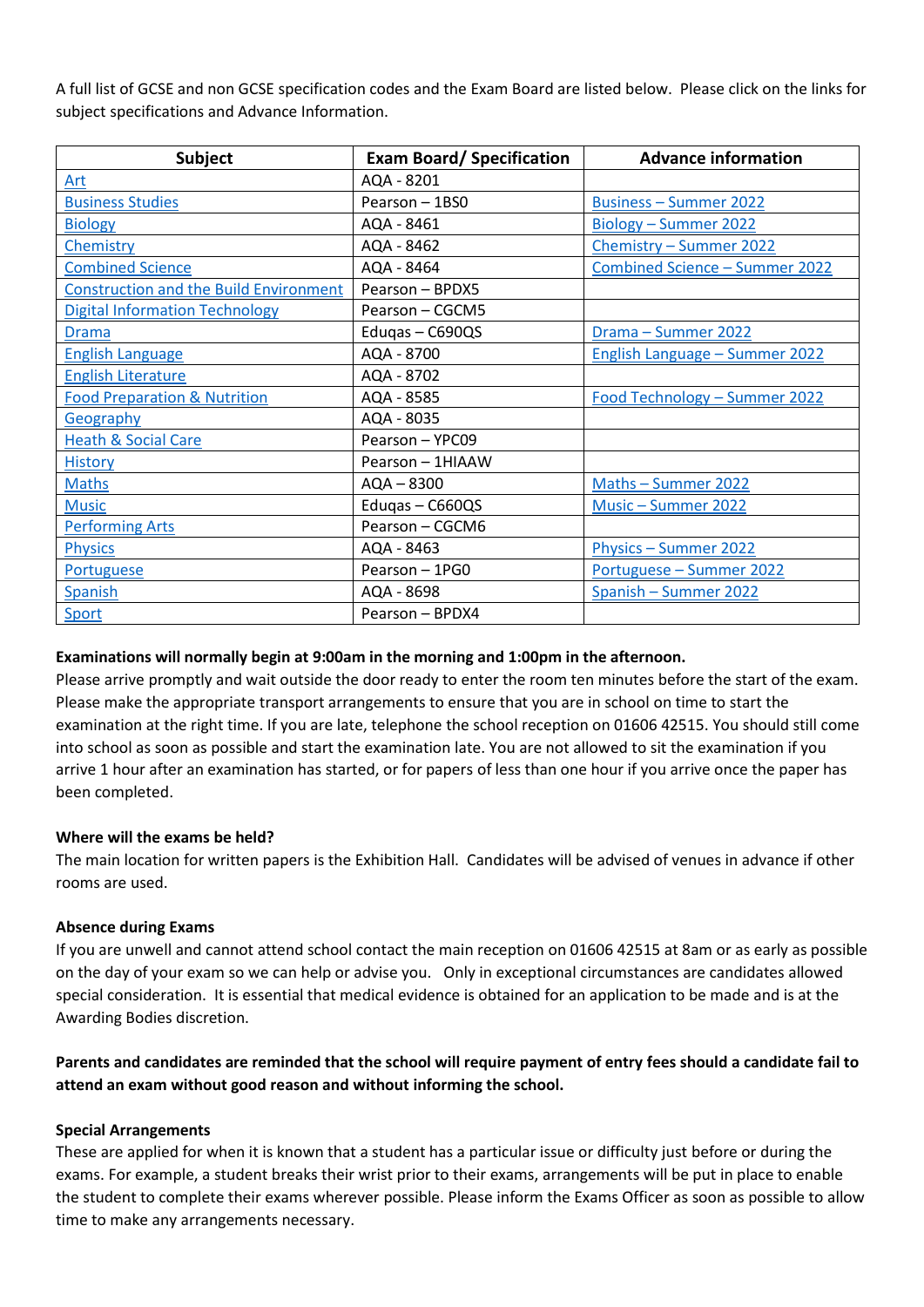## **During the Exam**

#### **Entering the Exam room**

You will be admitted to the exam room by an invigilator shortly before your exam is due to start. Once admitted to the room, examination conditions apply. Sit at the desk allocated to you on the seating plan. Seating plans will be posted daily outside the Exams Office and outside each exam venue. Please check the details regularly as changes can and do happen. It is important that you sit in the seat allocated.

Talking or communicating in any way with any other student in the exam room before, during or after your exam is forbidden. Failure to observe this requirement will be treated as malpractice. Listen carefully to the instructions that are given to you at the start and finish of each exam.

#### **Emergencies**

If there is an emergency or an alarm sounds during an exam the invigilator will instruct you to stop writing and place your paper face down on the desk. If you are instructed to leave the exam hall leave everything on the desk and follow the instructions given by the invigilator. You will be taken to a designated assembly point. On your return to the exam do not start until you are told to do so. The amount of time lost during the alarm will be added to the original finishing time of the exam.

#### **Materials permitted in the exam room**

Only bring essential items to your exam. You must bring your own pens, pencils, rulers, calculators, and any other required equipment to each exam. These should be kept in a clear plastic pencil case.

#### **What happens if a student has more than one exam at the same time?**

Sometimes candidates may have a clash where two different subjects are timetabled at the same time. The school will notify any students with a timetable clash and make special timetable arrangements for them.

### **After the Exams**

You must remain seated at your desk until all scripts have been collected by the invigilator. Do not leave until instructed to do so. You must not remove any answer books or parts of an answer book, whether used or not, any exam question papers, or any exam materials provided to you during your exam. Leave the exam quickly and quietly, there may be other students still sitting an exam. Please show respect for your peers.

#### **Results**

#### **When can I collect my results?**

Year 11 students are expected to collect their results in person from 8.30am on Thursday 25<sup>th</sup> August 2022. If you wish to authorise someone else to collect your results (including parents) you must do so in writing. **The Exams Officer should be notified of the authorisation prior to results day.**

If you are unhappy with your GCSE results, please see the Head of Subject about the Post Results Service that may be available to you. Details of these services will be available prior to your results and included with your GCSE results.

#### **When will I receive my certificates?**

Certificates are issued at the GCSE Certificate Presentation Evening, held in December. Details of this event will be given nearer to the time.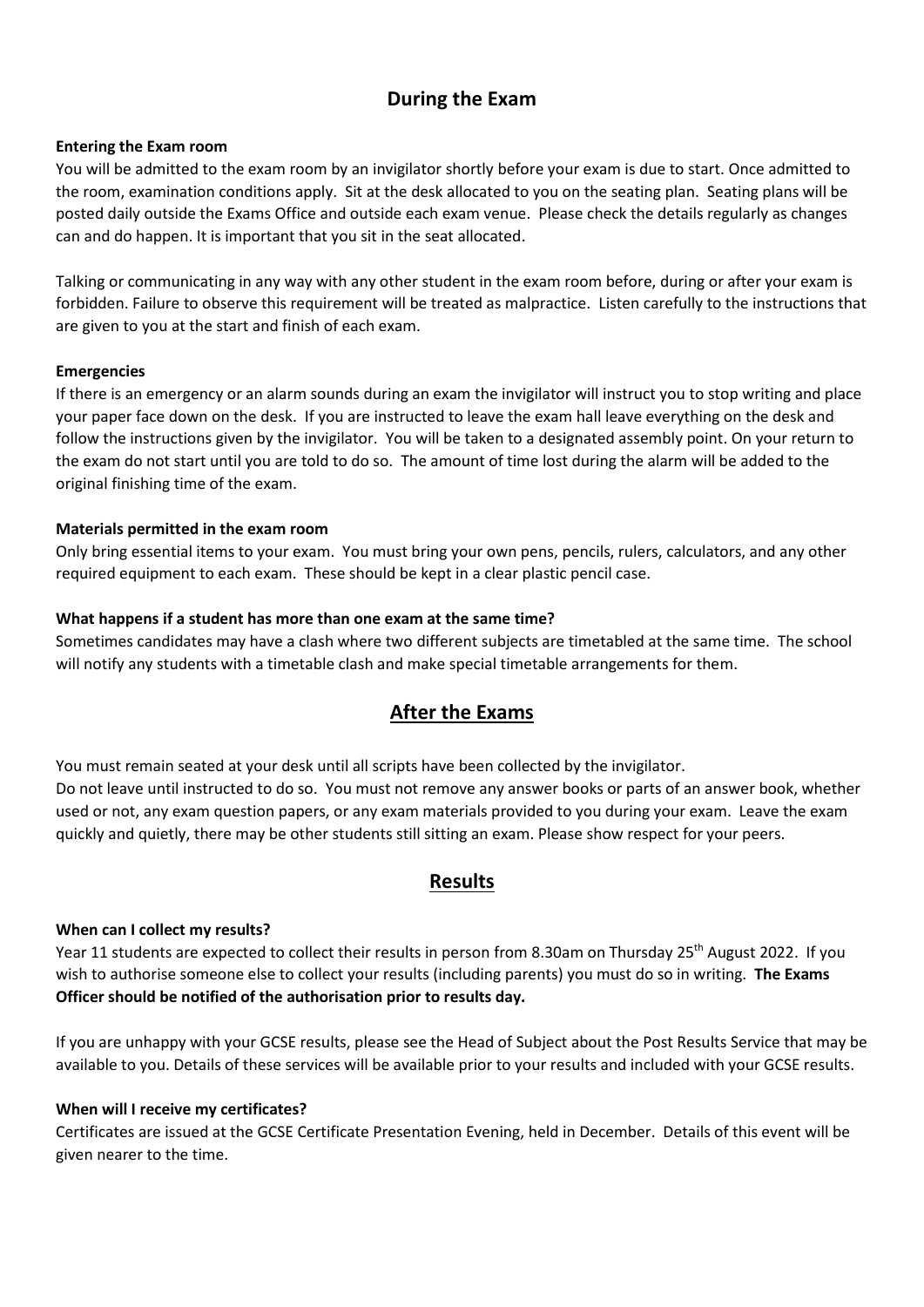

| <b>AQA</b><br>$\sim$ |  | .<br>- | π<br>M |
|----------------------|--|--------|--------|

# **Warning to Candidates**

- 1. You must be on time for all your examinations.
- 2. Possession of a mobile phone or other unauthorised material is not allowed even if you do not intend to use it. You will be subject to penalty and possible disqualification from the exam/qualification.
- 3. You must not talk to, attempt to communicate with or disturb other candidates once you have entered the examination room.
- 4. You must follow the instructions of the invigilator.
- 5. You must not sit an examination in the name of another candidate.
- 6. You must not become involved in any unfair or dishonest practice in any part of the examination.
- 7. If you are confused about anything, only speak to an invigilator.

The Warning to Candidates must be displayed in a prominent place outside each examination room. This may be a hard copy A3 paper version or an image of the poster projected onto a wall or screen for all candidates to see.

@JCQ 2021 - Effective from 1 September 2021